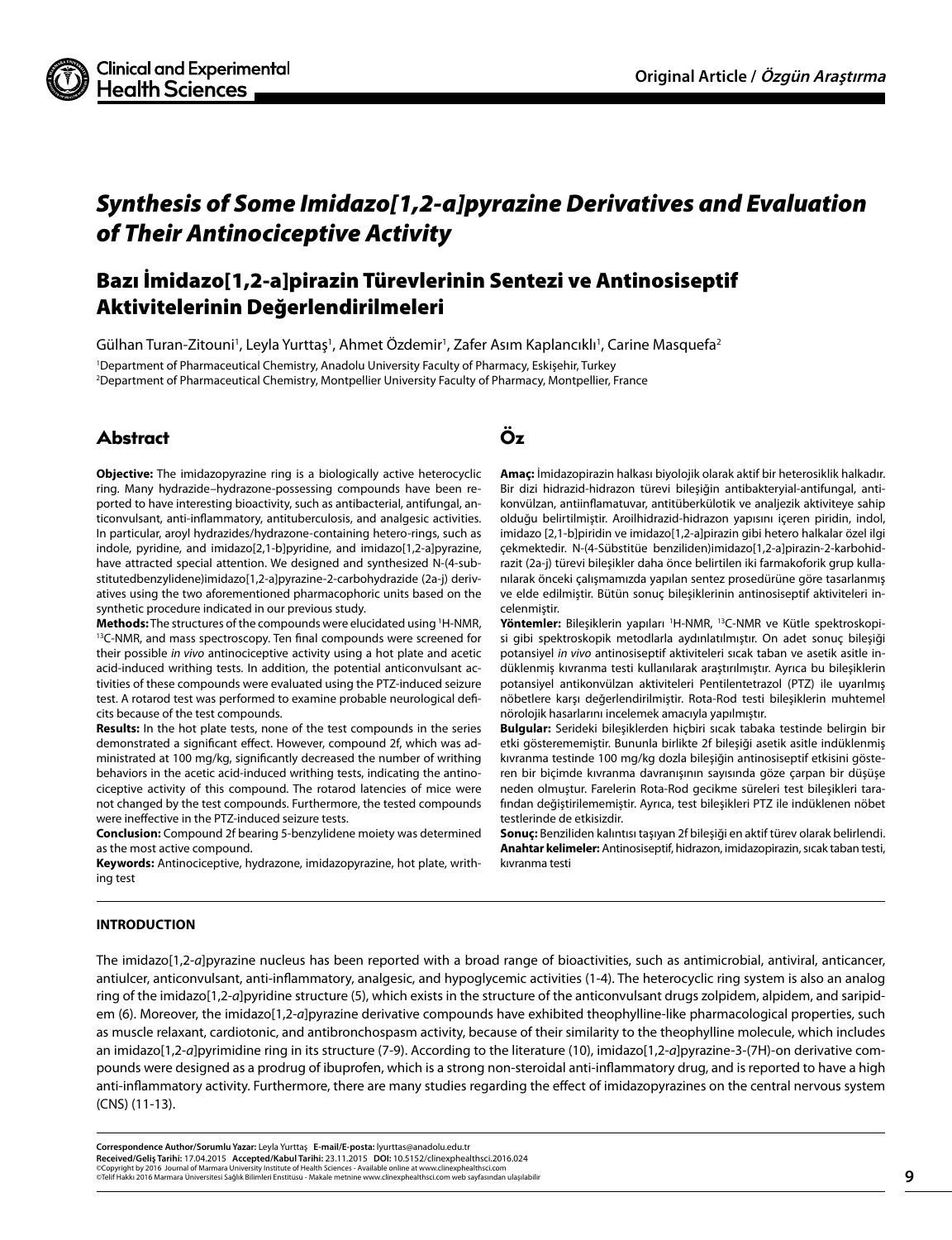Hydrazone groups, which are derived from the carboxylic acid structure, have analgesic effects and have similar effects as carboxylic acid derivatives on CNS (14). Moreover, *N*-acylhydrazone has come to prominence and has acquired an important place in medicinal chemistry as an effective pharmacophoric group (15-17).

In this study, we designed and synthesized *N*'-(4-substitutedbenzylidene)imidazo[1,2-*a*]pyrazine-2-carbohydrazide (2a-j) derivatives using the aforementioned two pharmacophoric units according to the synthetic procedure indicated. Ten final compounds were screened for their *in vivo* antinociceptive activity.

# **METHODS**

### **General**

The melting point (mp) was determined using the Electrothermal 9100 digital melting point apparatus and were uncorrected. Spectroscopic data were recorded with the following instruments: IR, Shimadzu 8400S spectrophotometer (Shimadzu, Tokyo, Japan); 1 H-NMR, Bruker 400 MHz spectrometer; 13C-NMR, Bruker 100 MHz spectrometer; and MS-FAB VG Quattro Mass spectrometer.

# *General procedure for the synthesis of compounds Imidazo[1,2-a]pyrazine-2-carboxylic acid hydrazides (1a, 1b):*

A mixture of ethyl imidazo[1,2-*a*]pyrazine-2-carboxylate (0.1 mol) and hydrazine hydrate (0.2 mol) in ethanol was refluxed for 12 h. At the end of the reaction (observed by TLC), the mixture was cooled down, and the precipitated product was isolated by filtration to afford the intermediate compounds 1a and 1b.

# *N'-(4-substitutedbenzylidene)-5-substitutedimidazo[1,2-a] pyrazine-2-carbohydrazide (2a-2j):*

Equimolar quantities of acid hydrazide intermediates (30 mmol) and various benzaldehydes in 30 mL ethanol were refluxed for 8–10 h. After TLC, the reaction mixture was cooled, and the solid precipitate was filtered and washed with ethanol.

*N'-***Benzylideneimidazo[1,2-***a***]pyrazine-2-carbohydrazide (2a)** Mp: 255°C (3)

*N'-(***4-Methylbenzylidene)imidazo[1,2-***a***]pyrazine-2 carbohydrazide (2b)** Mp: 257 °C, Lit: 256–258°C (3).

*N'-(***4-Chlorobenzylidene)imidazo[1,2-***a***]pyrazine-2-carbohydrazide (2c)** Mp: 238°C (3).

*N'-(***4-Nitrobenzylidene)imidazo[1,2-***a***]pyrazine-2-carbohydrazide (2d)** Mp: 275°C (decomp) (3).

*N'-(***4-Cyanobenzylidene)imidazo[1,2-***a***]pyrazine-2-carbohydrazide (2e)** Yield: 74%, mp: 297°C (decomp). IR (cm<sup>−1</sup>): ν<sub>max</sub> 3215 (NH), 1659 (C=O), 1602–1422 (C=N) and (C=C), and 1235–1015 (C-O). 1 H-NMR (400 MHz, DMSO-*d<sub>。</sub>) δ (ppm): 7.82–7.89 (4H, m, phenyl protons), 7.96* (1H, d, *J*= 4.48 Hz, aromatic proton), 8.60–8.67 (3H, m, N=*CH* and aromatic protons), 9.15 (1H, s, aromatic proton), and 11.29 (1H, s, N-NH). <sup>13</sup>C-NMR (100 MHz, DMSO-*d<sub>6</sub>,* ppm): δ 111.92 (C), 117.01 (CH), 118.62 (C), 120.76 (CH), 127.66 (2CH), 129.80 (C), 132.76 (2CH), 138.83 (C), 139.33 (CH), 139.69 (C), 144.07 (CH), 146.58 (CH), and 158.22 (C). MS (FAB) (*m/z*): [M]<sup>+</sup> 290. Anal. Calcd. for C<sub>15</sub>H<sub>10</sub>N<sub>6</sub>O: C, 62.06; H, 3.47; and N, 28.95. Found: C, 62.08; H, 3.48; and N, 28.94.

**5-Bromo***-N'-***benzylidene-imidazo[1,2-***a***]pyrazine-2-carbohydrazide (2f)** Yield: 69 %. mp: 265°C (decomp). IR (cm<sup>-1</sup>):  $v_{max}$  3210 (NH), 1662 (C=O), 1603–1410 (C=N) and (C=C), and 1251–1018 (C-O). 1 H-NMR (400 MHz, DMSO-*d6* ) δ (ppm): 7.42–7.47 (3H, m, phenyl protons), 7.67–7.70 (2H, m, phenyl protons), 8.26 (1H, s, aromatic proton), 8.59 (2H, s, N=*CH* and aromatic protons), 9.18 (1H, s, aromatic proton), and 11.29 (1H, s, N-NH). <sup>13</sup>C-NMR (100 MHz, DMSO- $d_{_{6'}}$  ppm): δ 112.46 (C), 116.76 (CH), 127.18 (2CH), 128.85 (2CH), 130.20 (CH), 131.75 (C), 134.27 (CH), 139.94 (C), 140.11 (C), 142.35 (CH), 148.83 (CH), and 157.49 (C). MS (FAB) (*m/z*): [M]<sup>+</sup> 358, [M+1]<sup>+</sup> 359. Anal. Calcd. for C<sub>14</sub>H<sub>10</sub>BrN<sub>5</sub>O: C, 48.86; H, 2.93; and N, 20.35. Found: C, 48.87; H, 2.92; and N, 20.34

## **5-Bromo***-N'-(***4-methylbenzylidene)imidazo[1,2-***a***]pyrazine-2 carbohydrazide (2g)**

Yield: 68 %. mp: 271°C (decomp). IR (cm<sup>-1</sup>): v<sub>max</sub> 3221 (NH), 1645 (C=O), 1584–1442 (C=N) and (C=C), and 1247–1020 (C-O). 1 H-NMR (400 MHz, DMSO*-d<sub>。</sub>)* δ (ppm): 2.31 (3H, s, CH<sub>3</sub>), 7.24 (2H, d, J = 8.02 Hz, phenyl protons), 7.58 (2H, d, *J* = 8.06 Hz, phenyl protons), 8.27 (1H, s, aromatic proton), 8.54 (1H, s, N=*CH*), 8.58 (1H, s, aromatic proton), 9.17 (1H, s, aromatic proton), and 11.30 (1H, s, N-NH). <sup>13</sup>C-NMR (100 MHz, DMSO-d<sub>6</sub>, ppm): δ 21.05 (CH<sub>3</sub>), 112.46 (C), 116.70 (CH), 127.17 (2CH), 129.47 (2CH), 131.57 (CH), 131.74 (C), 139.94 (C), 140.05 (C), 140.19 (C), 142.33 (CH), 148.86 (CH), and 157.38 (C). MS (FAB) (*m/z*): [M]<sup>+</sup> 358, [M+1]<sup>+</sup> 359. Anal. Calcd. for C<sub>15</sub>H<sub>12</sub>BrN<sub>5</sub>O: C, 50.30; H, 3.38; and N, 19.55. Found: C, 50.31; H, 3.38; and N, 19.53.

# **5-Bromo***-N'-***(4-chlorobenzylidene)imidazo[1,2-***a***] pyrazine-2-carbohydrazide (2h)**

Yield: 72 %. mp: 287°C (decomp). IR (cm<sup>-1</sup>): v<sub>max</sub> 3222 (NH), 1642 (C=O), 1603–1429 (C=N) and (C=C), and 1212–1054 (C-O). 1 H-NMR (400 MHz, DMSO-*d6* ) δ (ppm): 7.49 (2H, d, *J* = 8.48 Hz, phenyl protons), 7.70 (2H, d, *J* = 8.54 Hz, phenyl protons), 8.27 (1H, s, aromatic proton), 8.57 (1H, s, N=*CH*), 8.59 (1H, s, aromatic proton), 9.18 (1H, s, aromatic proton), and 11.29 (1H, s, N-NH). <sup>13</sup>C-NMR (100 MHz, DMSO-*d<sub>6</sub>,* ppm): δ 112.47 (C), 116.84 (CH), 128.81 (2CH), 128.98 (2CH), 131.78 (CH), 133.22 (C), 134.63 (C), 139.96 (C), 140.00 (C), 142.37 (CH), 147.49 (CH), and 157.55 (C). MS (FAB) (*m/z*): [M]+ 378, [M+1]+ 379, [M+2]+ 380. Anal. Calcd. for C<sub>14</sub>H<sub>9</sub>BrClN<sub>5</sub>O: C, 44.41; H, 2.40; and N, 18.50. Found: C, 44.41; H, 2.39; and N, 18.50.

# **5-Bromo***-N'-(***4-nitrobenzylidene)imidazo[1,2-***a***]pyrazine-2 carbohydrazide (2i)**

Yield: 65 %. mp: 301℃ (decomp). IR (cm<sup>-1</sup>): v<sub>max</sub> 3217 (NH), 1654 (C=O), 1603–1438 (C=N) and (C=C), and 1232–1019 (C-O). 1 H-NMR (400 MHz, DMSO-*d6* ) δ (ppm): 7.94 (2H, d, *J* = 8.80 Hz, phenyl protons), 8.26-8.29 (3H, m, aromatic proton), 8.63 (1H, s, aromatic proton), 8.69 (1H, s, N=CH), 9.19 (1H, s, aromatic proton), and 11.28 (1H, s, N-NH).<br><sup>13</sup>C-NMR (100 MHz, DMSO-*d<sub>6</sub>,* ppm): δ 112.45 (C), 116.62 (CH), 128.55 (2CH), 128.18 (2CH), 130.98 (CH), 133.02 (C), 134.03 (C), 140.96 (C), 142.09 (C), 142.49 (CH), 147.69 (CH), and 157.95 (C). MS (FAB) (*m/z*): [M]<sup>+</sup> 389, [M+1]<sup>+</sup> 390. Anal. Calcd. for  $C_{14}H_{9}BrN_{6}O_{3}$ : C, 43.21; H, 2.33; and N, 21.60. Found: C, 43.19; H, 2.35; and N, 21.58.

# **5-Bromo***-N'-(***4-cyanobenzylidene)imidazo[1,2-***a***]pyrazine-2 carbohydrazide (2j)**

Yield: 68 %. mp: 288°C (decomp). IR (cm<sup>-1</sup>): v<sub>max</sub> 3220 (NH), 1661 (C=O), 1598–1445 (C=N) and (C=C), and 1254–1023 (C-O). 1 H-NMR (400 MHz, DMSO-*d<sub>e</sub>*) δ (ppm): 7.85 (2H, d, J = 8.90 Hz, phenyl protons), 7.88 (2H, d, *J* = 9.01 Hz, phenyl protons), 8.27 (1H, s, aromatic proton), 8.61 (1H, s, N=*CH*), 8.63 (1H, s, aromatic proton), 9.18 (1H, s,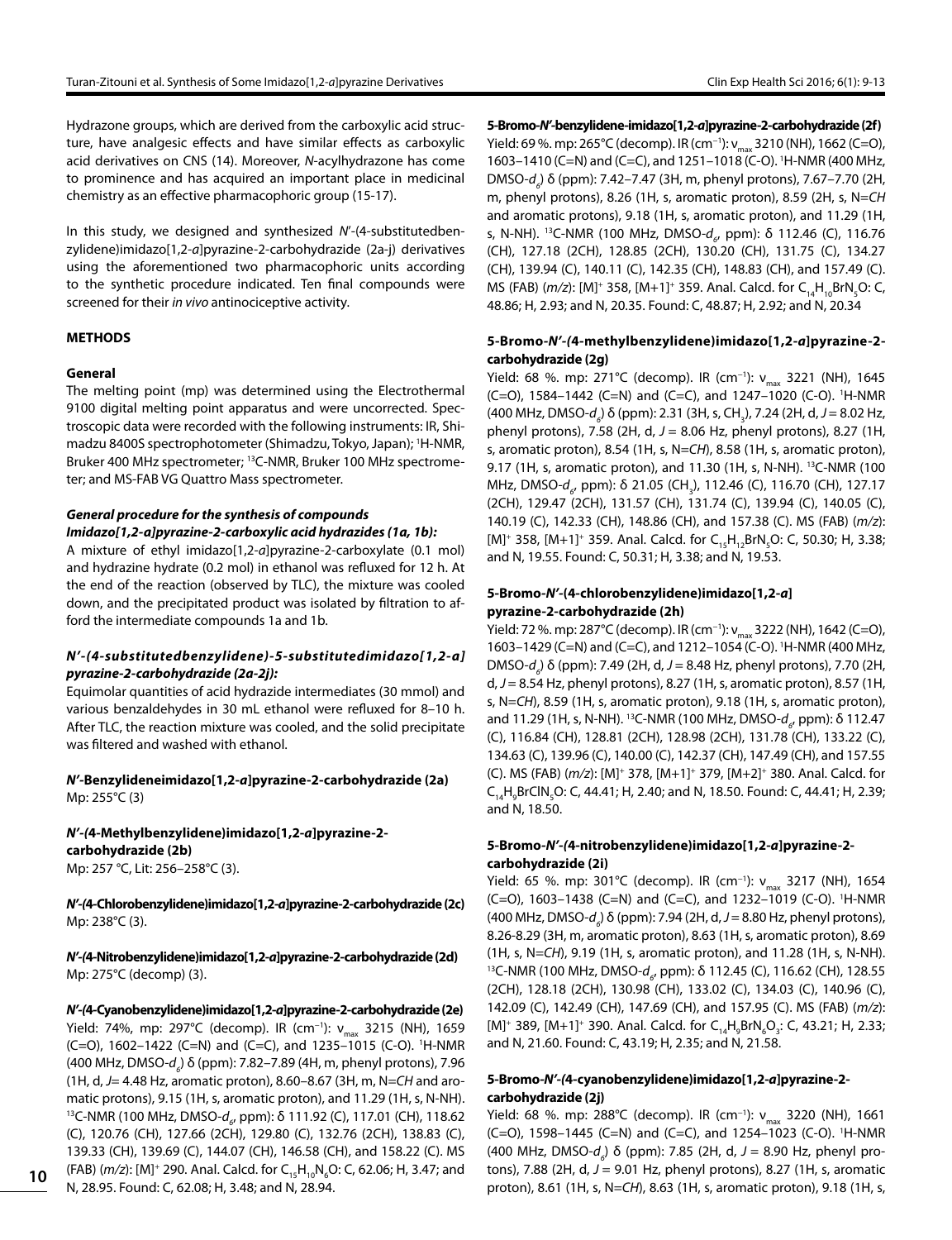aromatic proton), and 11.30 (1H, s, N-NH). MS (FAB) (*m/z*): [M]+ 369, [M+1]<sup>+</sup> 370. Anal. Calcd. for C<sub>15</sub>H<sub>9</sub>BrN<sub>6</sub>O: C, 48.80; H, 2.46; and N, 22.76. Found: C, 48.79; H, 2.45; and N, 22.78. <sup>13</sup>C-NMR (100 MHz, DMSO-d<sub>6</sub>, ppm): δ 112.27 (C), 116.54 (CH), 118.32 (C), 127.73 (2CH), 128.98 (C), 132.80 (2CH), 138.72 (C), 134.63 (CH), 139.96 (C), 140.01 (C), 141.86 (CH), 147.03 (CH), and 158.51 (C).

# **Pharmacology**

# *Animals*

Swiss albino mice, weighing 30 g to 40 g, were housed at a room temperature of 24+1°C with a 12/12-h light/dark cycle. The animals received only water 12 h before the experiments, because of the need to avoid food interference with absorption of the compounds. The experimental protocols that were used were approved by the Local Ethical Committee on Animal Experimentation of the Anadolu University, Eskişehir, Turkey. Informed consent is not required for this study.

### *Nociceptive tests*

The compounds were screened to determine their antinociceptive activity profiles (n=6). The central component of nociception was projected from the hot plate test (18). Furthermore, the acetic acid– induced writhing test was used to determine the potential antinociceptive activity against chemical noxious stimulus (19). Diclofenac sodium (DCL) was used as the standard drug.

#### *Behavioral tests*

The rotarod test was performed (n=6) to examine the possible neurological deficits caused by the test compounds, which could give rise to false positives, such as muscle relaxant or impairment of the motor coordination (20).

To evaluate the presence of anticonvulsant activity, PTZ-induced seizure tests were performed. PTZ at a dose of 80 mg/kg was applied to mice (n=10 in each group) to induce seizure (21). The time to the appearance of the first seizure (latency, min), percentage inhibition

of convulsions, and percentage inhibition of death were recorded (22). Mice were observed over a period of 30 min; the absence of an episode of clonic spasm of at least a 5-s interval pointed out a compound's ability to abolish the effect of PTZ on seizure threshold, and these animals were thus accepted as protected (23).

#### **Statistical analyses**

The statistical analyses of the experimental data were determined by using GraphPad Prism 3.0 software (GraphPad Software, San Diego, CA, USA). One-way analysis of variance, followed by Tukey's test were used to specify significant differences between the groups. The results were expressed as the mean±standard error of the mean (SEM). Differences between data sets were considered as significant when the p value was <0.05.

### **RESULTS**

The present study was undertaken to synthesize ten imidazo[1,2-*a*] pyrazine-2-carboxylic acid arylidenehydrazide derivatives and to investigate their potential antinociceptive activity. According to the synthetic procedure as indicated in figure 1, ethyl imidazo[1,2-*a*]pyrazine-2-carboxylate was used as the starting material. Imidazo[1,2-*a*] pyrazine-2-carboxylic acid hydrazides were obtained by the reaction of the ester compound and hydrazine hydrate in ethanol under reflux conditions. The condensation of the hydrazides 1a and 1b with aromatic aldehydes in ethanol in the presence of catalytic amounts of acetic acid gained acylhydrazone derivatives of the final compounds (2a-j) in 64-74% yields. All the final compounds were well characterized by IR, <sup>1</sup>H NMR, <sup>13</sup>C NMR, and MS spectroscopic data. In the IR spectra of the final compounds, the significant stretching bands due to N-H, C=O, C-N and C-C, and C-O were at approximately 3225–3210 cm−1, 1666–1642 cm−1, 1610–1422 cm−1, and 1254–1015 cm−1, respectively. The 1 H-NMR spectra data were also consistent with the assigned structures. In the 400-MHz <sup>1</sup>H-NMR spectrum of the compounds, protons of the imidazo[1,2-*a*]pyrazine ring were resonated much further downfield according to the phenyl protons, which

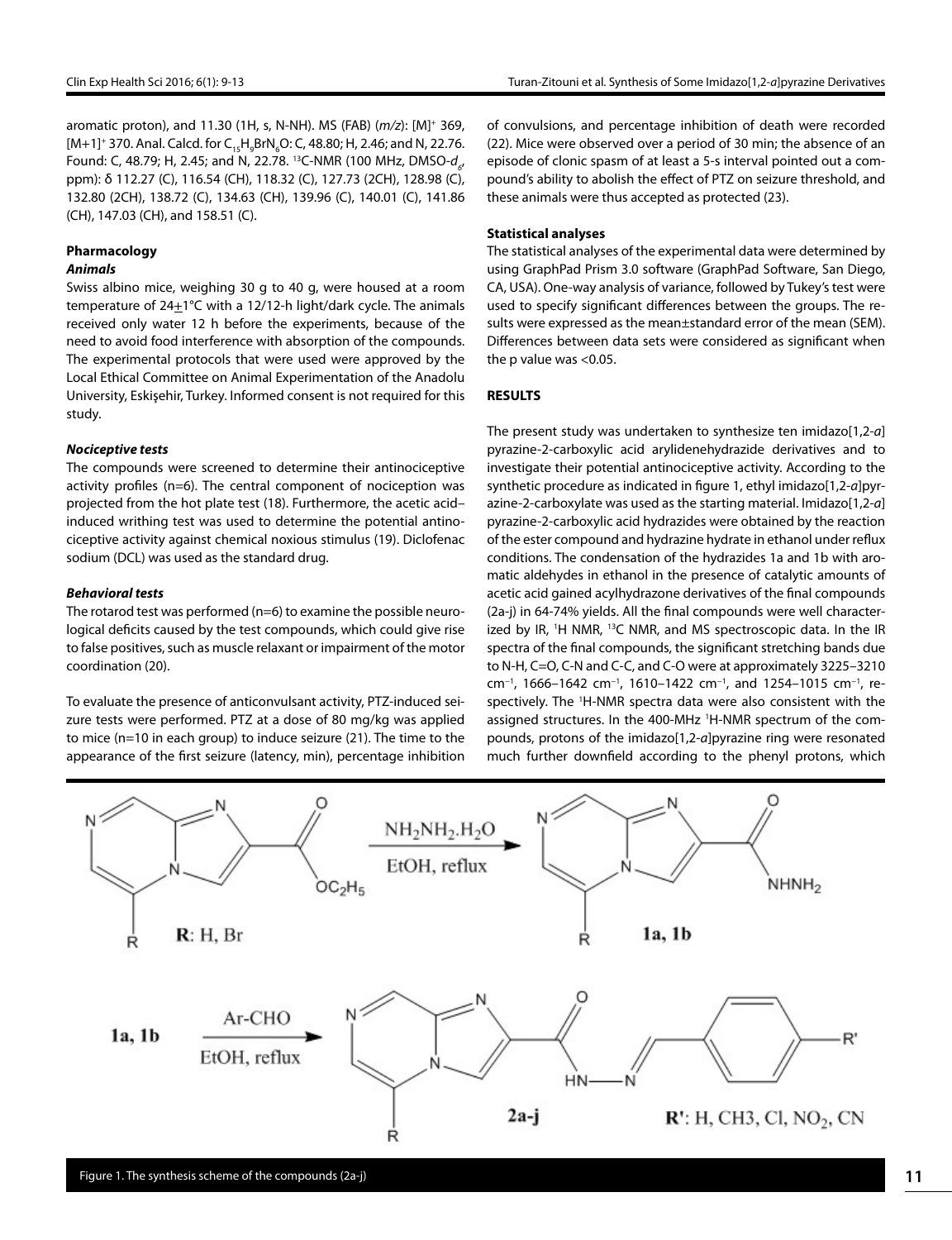

Figure 2. The effect of diclofenac sodium (DCL, 10 mg/kg) and the test compounds (100 mg/kg) on acetic acid–induced abdominal contractions and stretches of the mice in the writhing tests. Significant differences relative to "the control group" \*p<0.05, \*\*\*p<0.001. Values are given as the mean ± SEM. One-way ANOVA, post-hoc Tukey's test, n=6

were approximately 8.26-9.19 ppm. In <sup>13</sup>C-NMR, carbonyl carbon was assigned at about 158 ppm and the other carbons were seen at the estimated areas. In the mass spectra of compounds [M+1], the peaks were observed in agreement with their molecular formula.

According to the antinociceptive activity results, none of the test compounds in the series showed a significant antinociceptive effect in the hot plate tests (data not shown). On the other hand, compound 2f (100 mg/kg) significantly (p<0.05**)** inhibited writhing behavior in the acetic acid–induced writhing tests (Figure 2).

#### **DISCUSSION**

According to activity results, the reduction in the number of writhes after 2f treatment suggests that the mechanism of this compound may be related with a decrease in the release of inflammatory mediators in peripheral tissues or by direct blockage of its receptors, which results in an antinociceptive effect. Furthermore, this activity could be caused by an augmentation of the nociceptive threshold or by interruption of the transmission of the pain stimulus to the nerve fiber.

In the rotarod tests, none of the tested compounds altered the latency to fall from the rotating mill (data not shown), indicating that the observed antinociception in this study is unlikely to be caused by motor abnormalities.

In the PTZ-induced seizure tests, none of the tested compounds significantly altered the onset of PTZ-induced tonic convulsions or prevented the animals from PTZ-induced convulsions.

#### **CONCLUSION**

**12**

In this study, ten imidazo[1,2-a]pyrazine-2-carboxylic acid arylidenehydrazide derivatives (2a-j) have been synthesized and evaluated for their antinociceptive activity. Compound 2f bearing 5-benzylidene moiety was determined as the most active compound.

**Ethics Committee Approval:** Ethics committee approval was received for this study from the ethics committee of Eskişehir Anadolu University Ethics Committee on Animal Experiments.

**Informed Consent:** Not required in this study.

**Peer-review:** Externally peer-reviewed.

**Author contributions:** Concept - G.T.Z.; Design - G.T.Z.; Supervision - Z.A.K.; A.Ö.; Resource - G.T.Z.; Materials - G.T.Z.; Data Collection&/or Processing - L.Y.; Analysis&/or Interpretation - L.Y; Literature Search - L.Y.; Writing - L.Y.; Critical Reviews - C.M.

**Acknowledgements:** The authors would like to thank Department of Pharmacology, Anadolu University School of Pharmacy, for the activity results.

**Conflict of Interest:** No conflict of interest was declared by the authors.

**Financial Disclosure:** The authors declared that this study has received no financial support.

**Etik Komite Onayı:** Bu çalışma için etik komite onayı Anadolu Üniversitesi Hayvan Deneyleri Yerel Etik Komitesi'nden alınmıştır.

**Hasta Onamı:** Bu çalışma için hasta onamına gerek yoktur.

**Hakem Değerlendirmesi:** Dış Bağımsız.

**Yazar Katkıları:** Fikir - G.T.Z.; Tasarım - G.T.Z.; Denetleme - Z.A.K., A.Ö.; Kaynaklar - G.T.Z.; Malzemeler - G.T.Z.; Veri Toplanması ve/veya işlemesi - L.Y.; Analiz ve/veya Yorum - L.Y.; Literatür taraması - L.Y.; Yazıyı Yazan - L.Y.; Eleştirel İnceleme - C.M.

**Teşekkür:** Yazarlar aktivite çalışmaları için Anadolu Üniversitesi Eczacılık Fakültesi, Farmakoloji Anabilim Dalı'na teşekkürlerini sunmaktadır.

**Çıkar Çatışması:** Yazarlar çıkar çatışması bildirmemişlerdir.

**Finansal Destek:** Yazarlar bu çalışma için finansal destek almadıklarını beyan etmişlerdir.

#### **REFERENCES**

- 1. Hemasrilatha S, Sruthi K, Manjula A, Harinadha Babu V, Vittal Rao B. Synthesis and anti-inflammatory activity of imidazol[1,2-a]pyridnyl/pyrazinyl benzamides and acetamides. Indian J Chem 2012; 51B: 981-7.
- 2. Rimoli MG, Avallone L, De Caprariis P, Luraschil E, Abignente E, Filippelli W, et al. Research on heterocyclic compounds. XXXVlI. Synthesis and antiinflammatory activity of methyl-substituted imidazo[1,2-a]pyrazine derivatives. Eur J Med Chem 1997; 32: 195-203. **[\[CrossRef\]](http://dx.doi.org/10.1016/S0223-5234(97)83971-2)**
- 3. Ozdemir A, Turan-Zitouni G, Kaplancikli ZA, Tunali Y. Synthesis and biological activities of new hydrazide derivatives. J Enzym Inhib Med Chem 2009; 24: 825-31. **[\[CrossRef\]](http://dx.doi.org/10.1080/14756360802399712)**
- 4. Ozdemir A, Turan-Zitouni G, Asim Kaplancikli Z, Işcan G, Khan S, Demirci F. Synthesis and the selective antifungal activity of 5,6,7,8-tetrahydroimidazo[1,2-a]pyridine derivatives. Eur J Med Chem 2010; 45: 2080-4. **[\[CrossRef\]](http://dx.doi.org/10.1016/j.ejmech.2009.12.023)**
- 5. Ulloora S, Shabaraya R, Adhikari AV. New 6-bromoimidazo[1,2-a]pyridine-2-carbohydrazide derivatives: synthesis and anticonvulsant studies. Med Chem Res 2014; 23: 3019-28. **[\[CrossRef\]](http://dx.doi.org/10.1007/s00044-013-0887-7)**
- 6. Tomczuk BE, Taylor CR Jr, Moses LM, Sutherland DB, Lo YS, Johnson DN, et al. 2-Phenyl-3H-imidazo[4,5-b]pyridine-3-acetamides as nonbenzodiazepine anticonvulsants and anxiolytics. J Med Chem 1991; 34: 2993- 3006. **[\[CrossRef\]](http://dx.doi.org/10.1021/jm00114a007)**
- 7. Basiuk VA. Imidazo[1,2-a]pyrazines. Russ Chem Rev 1997; 66; 187-204. **[\[CrossRef\]](http://dx.doi.org/10.1070/RC1997v066n03ABEH000325)**
- 8. Sablayrolles C, Cros GH, Milhavet JC, Rechenq E, Chapat JP, Boucard M, et al. Synthesis of imidazo[ 1,2-a Ipyrazine derivatives with uterine-relaxing, antibronchospastic, and cardiac-stimulating properties. J Med Chem 1984; 27: 206-12. **[\[CrossRef\]](http://dx.doi.org/10.1021/jm00368a018)**
- 9. Laurent F, Michel A, Bonnet P A, Chapat JP, Boucard M. Evaluation of the relaxant effects of SCA40, a novel charybdotoxin-sensitive potassium